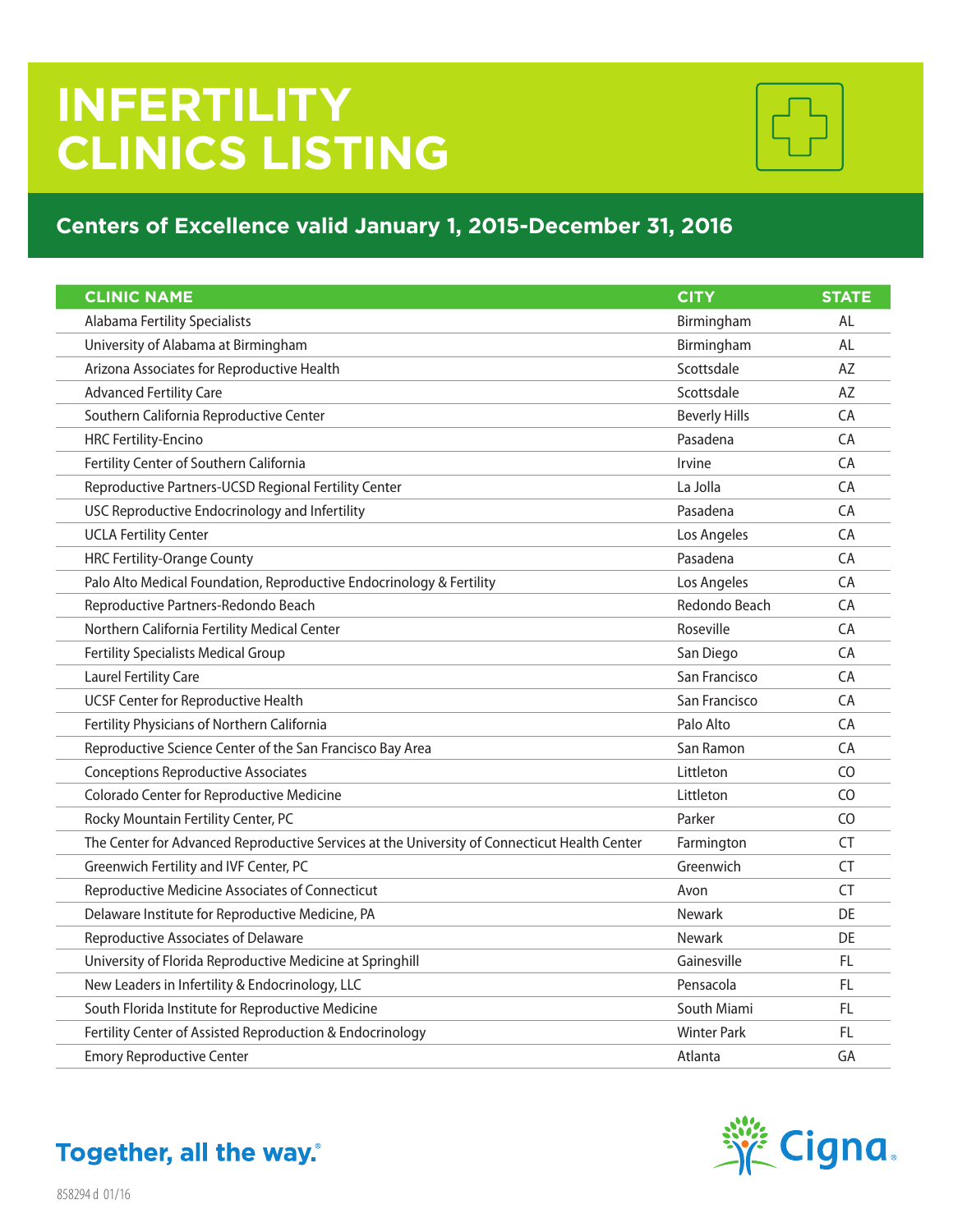| <b>CLINIC NAME</b>                                                                                     | <b>CITY</b>          | <b>STATE</b> |
|--------------------------------------------------------------------------------------------------------|----------------------|--------------|
| Atlanta Center for Reproductive Medicine                                                               | Atlanta              | GA           |
| <b>Reproductive Biology Associates</b>                                                                 | Atlanta              | GA           |
| Advanced Reproductive Medicine & Gynecology of Hawaii, Inc.                                            | Kailua               | HI           |
| University of Iowa Hospitals and Clinics, Center for Advanced Reproductive Care                        | Des Moines           | IA           |
| <b>Community Reproductive Endocrinology</b>                                                            | Indianapolis         | IN           |
| Reproductive Resource Center of Greater Kansas City                                                    | <b>Overland Park</b> | KS           |
| The Center for Reproductive Medicine                                                                   | Wichita              | KS           |
| University OB/GYN Associates Fertility Center                                                          | Louisville           | KY           |
| Fertility and Women's Health Center of Louisiana                                                       | Lafayette            | LA           |
| Massachusetts General Hospital Fertility Center                                                        | Charlestown          | MA           |
| <b>Baystate Reproductive Medicine</b>                                                                  | Springfield          | MA           |
| Shady Grove Fertility RSC-Towson                                                                       | Timonium             | <b>MD</b>    |
| Shady Grove Fertility Reproductive Science Center                                                      | Rockville            | <b>MD</b>    |
| Center for Reproductive Medicine,<br>University of Michigan Reproductive Endocrinology and Infertility | Mobile               | MI           |
| Michigan Comprehensive Fertility Center                                                                | Clinton Township     | MI           |
| <b>IVF Michigan</b>                                                                                    | Ypsilanti            | MI           |
| Michigan Center for Fertility and Women's Health, PLC                                                  | Warren               | MI           |
| Midwest Women's Healthcare Specialists                                                                 | <b>Kansas City</b>   | <b>MO</b>    |
| The Infertility and Reproductive Medicine Center at                                                    | St. Louis            | <b>MO</b>    |
| Washington University School of Medicine and Barnes-Jewish Hospital                                    |                      |              |
| Billings Clinic, Department of Reproductive Medicine and Fertility Care                                | <b>Billings</b>      | MT           |
| Premier Fertility Center, High Point Regional Health System                                            | <b>High Point</b>    | <b>NC</b>    |
| Carolina Conceptions, PA                                                                               | Raleigh              | <b>NC</b>    |
| Wake Forest University Center for Reproductive Medicine                                                | Charlotte            | <b>NC</b>    |
| Sanford Reproductive Medicine Institute                                                                | Fargo                | <b>ND</b>    |
| Center for Advanced Reproductive Medicine & Fertility                                                  | Edison               | NJ.          |
| University Reproductive Associates, PC                                                                 | Hasbrouck Heights    | <b>NJ</b>    |
| Institute for Reproductive Medicine and Science, Saint Barnabas Medical Center                         | Livingston           | NJ           |
| Reproductive Medicine Associates of New Jersey                                                         | Morristown           | NJ           |
| <b>Valley Hospital Fertility Center</b>                                                                | Ridgewood            | NJ           |
| Center for Reproductive Medicine of New Mexico                                                         | Albuquerque          | <b>NM</b>    |
| <b>Red Rock Fertility Center</b>                                                                       | Las Vegas            | <b>NV</b>    |
| Fertility Center of Las Vegas                                                                          | Las Vegas            | <b>NV</b>    |
| Genesis Fertility & Reproductive Medicine                                                              | Brooklyn             | <b>NY</b>    |
| Long Island IVF                                                                                        | Avon                 | ΝY           |
| NYU Fertility Center, New York University School of Medicine                                           | New York             | <b>NY</b>    |
| Reproductive Medicine Associates of New York, LLP                                                      | New York             | <b>NY</b>    |
| Geoffrey Sher, MD, PC                                                                                  | New York             | ΝY           |
| Weill Medical College of Cornell University, The Center for Reproductive Medicine and Infertility      | New York             | NY.          |
| <b>Island Reproductive Services</b>                                                                    | Staten Island        | <b>NY</b>    |
| Gold Coast IVF, Reproductive Medicine and Surgery Center                                               | Syosset              | NY.          |
| <b>Cleveland Clinic Fertility Center</b>                                                               | Cleveland            | <b>OH</b>    |
| <b>Ohio Reproductive Medicine</b>                                                                      | Columbus             | 0H           |
| Kettering Reproductive Medicine                                                                        | Kettering            | <b>OH</b>    |
| Fertility Center of Northwestern Ohio                                                                  | Cincinnati           | <b>OH</b>    |